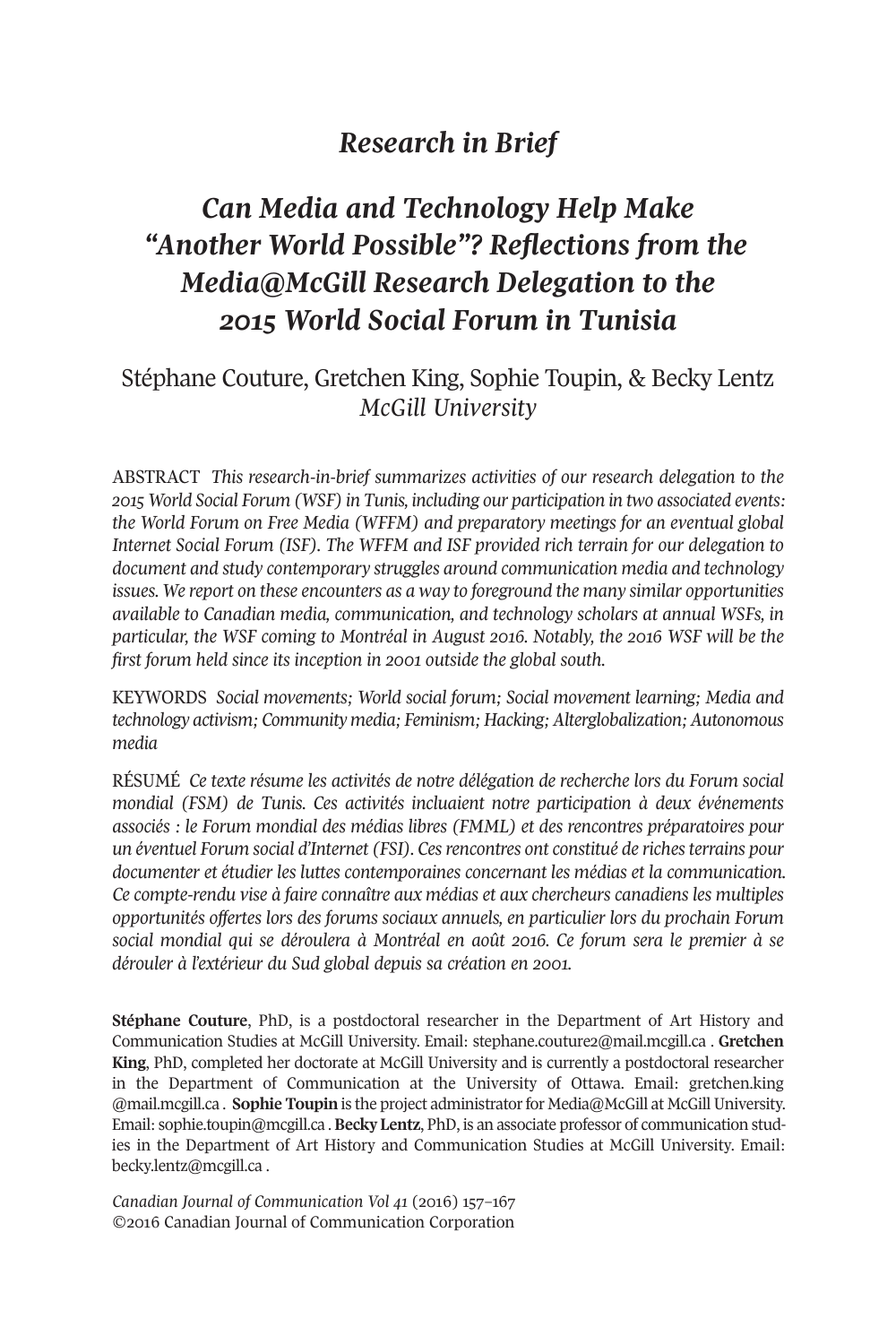MOTS CLÉS *Mouvements sociaux; forums sociaux mondiaux; apprentissage et mouvements sociaux; medias et militantisme technologique; médias communautaires; féminisme; hacking; altermondialisation; médias autonomes.*

#### **Background on the World Social Forum**

The World Social Forum (WSF) is an annual gathering of civil society that works to cultivate alternatives to neoliberalism and to provide opportunities to collectively build alternative futures (George, 2004; Corrêa & Fil, 2005; Whitaker, 2005; Becker, 2007; Jai, 2007; Smith, 2007; Hammond, 2007; Pinsky, 2010; Juris, Caruso, Couture, & Mosca, 2013). When the forum emerged in Porto Alegre, Brazil, in 2001, it was framed as an opposition to the annualDavos meeting ofthe World Economic Forum (WEF). To date, there have been thirteen WSF gatherings around the world. Many regional, national, and thematic social forums have also been organized. North American examples include the Peoples Social Forum that took place in Ottawa in August 2014, the annual United States Social Forums, and the Mexico Social Forum (Peoples Social Forum, n.d.; US Social Forum, 2015; Wikipedia, 2015).

The WSF's governing body, the International Council of the WSF, chose the city of Tunis forits 2015 global convergence for several strategic reasons. One was Tunisia's inspiration for popular protests that swept across the regions of the Middle East and North Africa in 2011. Another reason was the success of the 2013 WSF held in Tunisia where some 60,000 people gathered representing more than 4,500 progressive organizations from 128 countries. The 2013 forum was hailed by many as a great success, thus the 2015 WSF organizers worked hard to build on its achievements for the 2015 forum. Tunis was also the location of the second of two United Nations' World Summits on the Information Society (WSIS), one in Geneva in 2003 and the other in Tunis in 2005. The 2005 WSIS led to the creation of an annual Internet Governance Forum (IGF), the first of which was held in 2006 in Athens, Greece.

The World Forum of Free Media (WFFM) is among several thematic gatherings that now occur at the annual WSF. Created as a space of encounter for activists engaged in struggles for free expression, independent media, and alternative communication, the first WFFM was held in 2009 during the WSF in Belém, Brazil, with the slogan "communicate to mobilize and mobilize to communicate." The second WFFM was held in 2012 at the Peoples Summit Rio+20, which took place alongside the UN Conference on Sustainable Development, and marked the twentieth anniversary of the 1992 Earth Summit. At that meeting WFFM participants approved plans to work to strengthen a globalized free media movement concerned with regulations enabling democratic media, the central role of technological appropriation, and free and open source technologies. The third WFFM was held in Tunis in 2013 and initiated a debate on the need for a common framework of principles and challenges to organize around; this effort resulted in a proposal to develop a World Charter of Free Media. Although the WFFM has reached many people around the world, its 2015 organizers expressed a desire to encourage more participation from English-speaking media activists, especially from Canada and the US. Our research delegation played a role in bringing Anglophone as well as Francophone perspectives from Canada to the 2015 meeting of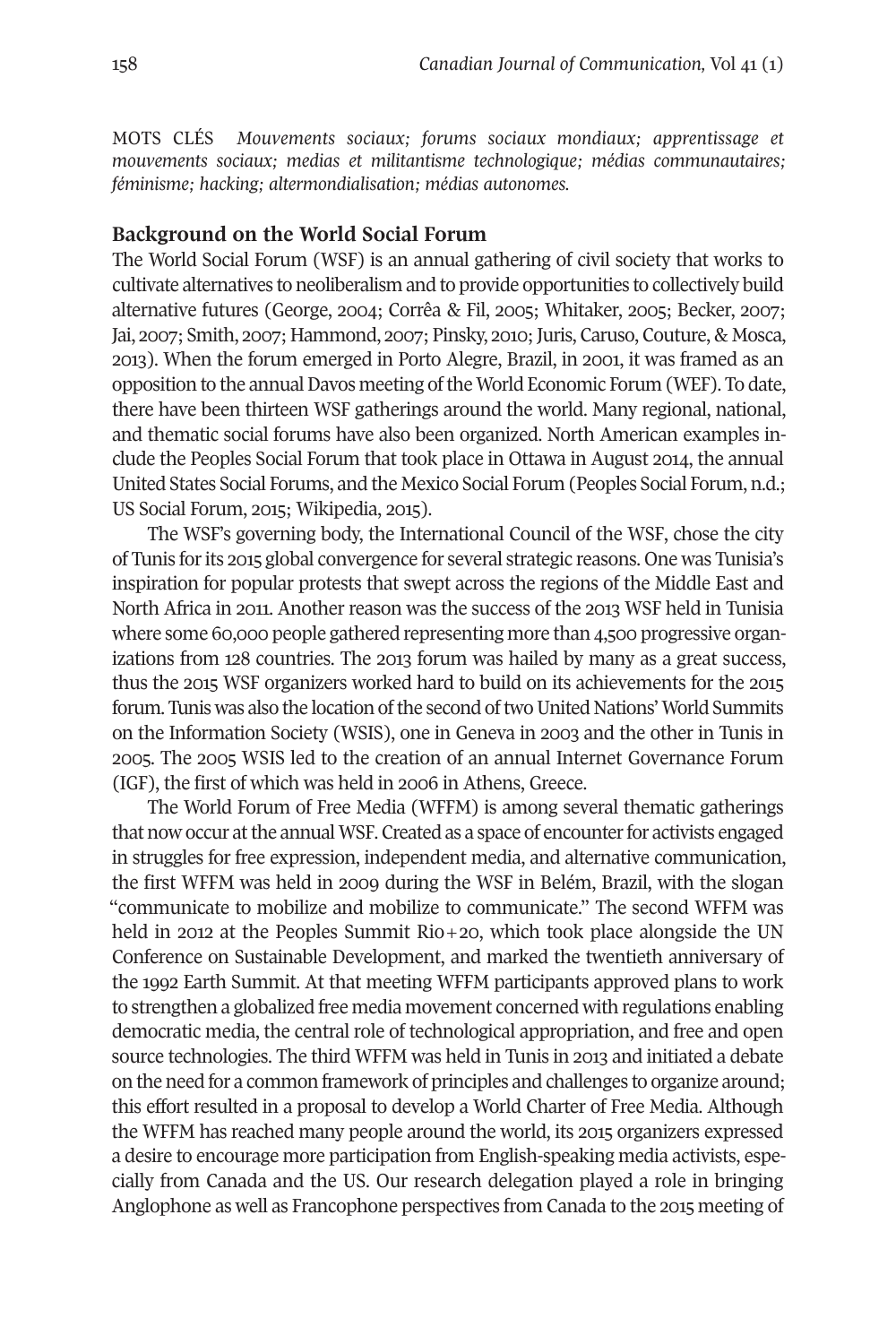the fourth WFFM. It was at the 2015 WFFM that participants adopted a final charter (World Forum of Free Media, 2015).

Another thematic gathering at the 2015 WSF in Tunis that aligned with the research interests of our delegation was an effort to organize the first-ever Internet Social Forum (ISF). Organizers of the ISF brought together at the WSF planned for a bottomup perspective on the "Internet we want" rooted in values of democracy, human rights, and social justice.

#### **Media@McGill research delegation: Goals and activities**

Media@McGill is a hub of research, scholarship, and public outreach on issues and controversies in media, technology, and culture. Based in the Department of Art History and Communication Studies at McGillUniversity, its projects, interdisciplinary in nature, involve scholars from many disciplines and fields as well as artists, activists, and media practitioners. Supported by several small grants from numerous McGill programs, the delegation organized activities before, during, and after the forum. Our research questions focused on the extent to which the WSF, WFFM, and ISF cultivate new generations of scholars, citizens, and educators committed to driving public engagement and innovation in challenging prevailing orthodoxies, leading public debate, engaging decision-makers, and informing public policy about communication and technology.

Our activities included a pre-meeting in Montréal with the Québec WSF 2015 delegation and a meeting of the McGill community to comment on a draft of the World Charter on Free Media discussed earlier as preparation for the WFFM in Tunis.

During the WSF, we participated in numerous meetings and events, conducted individual research, and led a variety of sessions on topics related to communications and technology, some of which we detail in the sections of the report that follow. Upon our return we made presentations about these activities at the Union for Democratic Communication (UDC) conference in Toronto on May 1–3, 2015. We also hosted a post-WSF/WFFM Town Hall at McGill to share experiences about the WSF with the McGill community. [1](#page-9-0)At present, we are also working to organize a potential McGill partnership with the Québec collective that succeeded in convincing the International Council of the WSF to bring the Forum to Québec in 2016. What follows are three brief reports on research and work at the 2015 WSF by delegation members Gretchen King, Sophie Toupin, and Stéphane Couture.

#### **Opportunities for scholar-activist engagement on community media issues**

The Tunis forum was Gretchen King's first experience participating in an annual WSF convergence. As a doctoral candidate and scholar-activist interested in how autonomous media and communication technology can support social movements,King found the WSF provided an important site for connecting her activism and research agendas. For example, she facilitated a participatory workshop with community radio stations based on her dissertation fieldwork conducted at Radio al-Balad 92.4 FM in Amman, Jordan. Nearly a dozen people attended the workshop from Tunisian and Moroccan community radio stations. The resulting exchange of experiences on the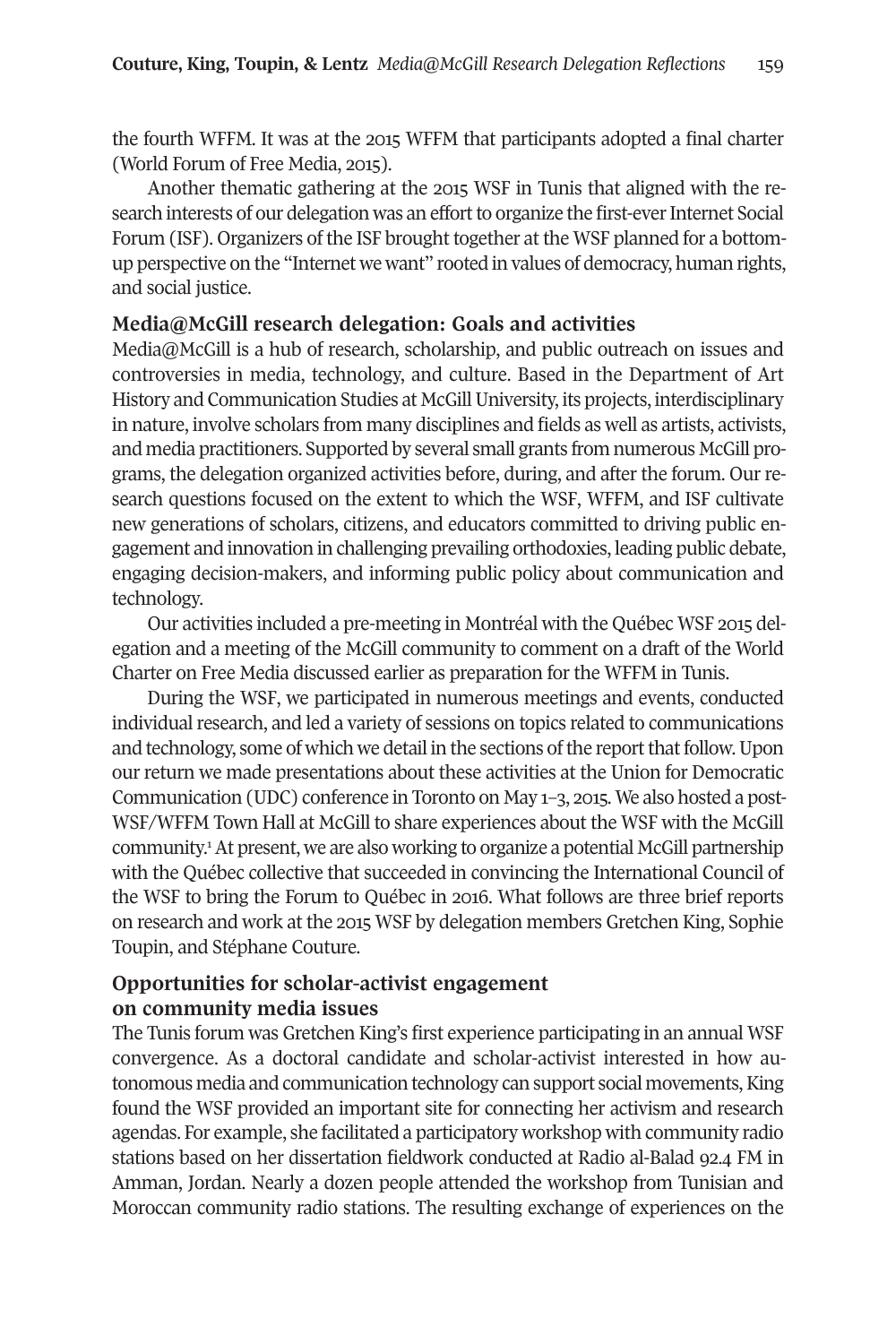outcomes of her dissertation project enriched her data analysis and corroborated some of the conclusions of her doctoral research.

More generally, she concluded that the WSF offers graduate students opportunities to immerse themselves in contemporary activism and networking initiatives. One example at the 2015 forum that King experienced was the TRANSMESH initiative shared during a WFFM workshop. A Tunisian-based activist demonstrated how to install a mesh network, a technology that allows for the sharing of content digitally over community communication networks that are independent of corporation or government control. Two scholar-activists from Germany discussed the effortto build TRANSMESH, which is a political movement and a network that aims to link mesh networks across national and political borders to establish decentralized and independent communication infrastructure. TRANSMESH illustrates how graduate students can use the WSF to strengthen links between media activism and activist scholarship. For King, these experiences were not only productive; they were transformative. Not only did she enrich the outcomes of her dissertation research but she also connected with new and old media movements gathering in Tunis, including the above mentioned TRANSMESH network, activists from the Independent Media Center (IMC) of Africa, and members of the Association mondiale des radiodiffuseurs communautaires (AMARC).

That said, from the perspective of a scholar-activist working in autonomous media and technology, it was also striking to observe the general lack of media infrastructure and participatory production opportunities for WSF participants in Tunis. Media activists tried to open a radio studio to stream live from the WSF, but no location was found to host the equipment and participatory broadcast. Delegation members also noted that there was no overall forum-sponsored "campaign" concerning media, communication, or technology. For example, when registering a workshop at the WSF, participants can choose from among ten campaigns to categorize their proposal. None was available for media and technology activism at the 2015 WSF. Delegation members concluded that including a campaign for media and technology activism in future forums would ensure a way for the forum to work toward transforming hegemonic communication systems around the world and toward strengthening social movement media.

For the 2016 forum in Montréal, delegation members are already working to include a forum-wide campaign around media activism, where participants can propose media, communication, and technology related activities that enable networking, sharing skills, and building an infrastructure that facilitates autonomous communication and media production during and beyond the annual convergence.

Picking up on the research questions delegation members took with them to Tunis, King also noted the large presence of presenters and events hosted by non-governmental organizations (NGOs). The prevalence of NGO participants contrasted with her understanding of the WSF being a space primarily for social movements. Activists and scholar-activists have defined "NGOization" as the "professionalization and institutionalization of social action" (Carmody, 2014). The NGOization ofthe WSF was discussed within the Tunis forum during a session called "Decolonizing the WSF," which analyzed the hierarchies evident in the WSF process that the participation of large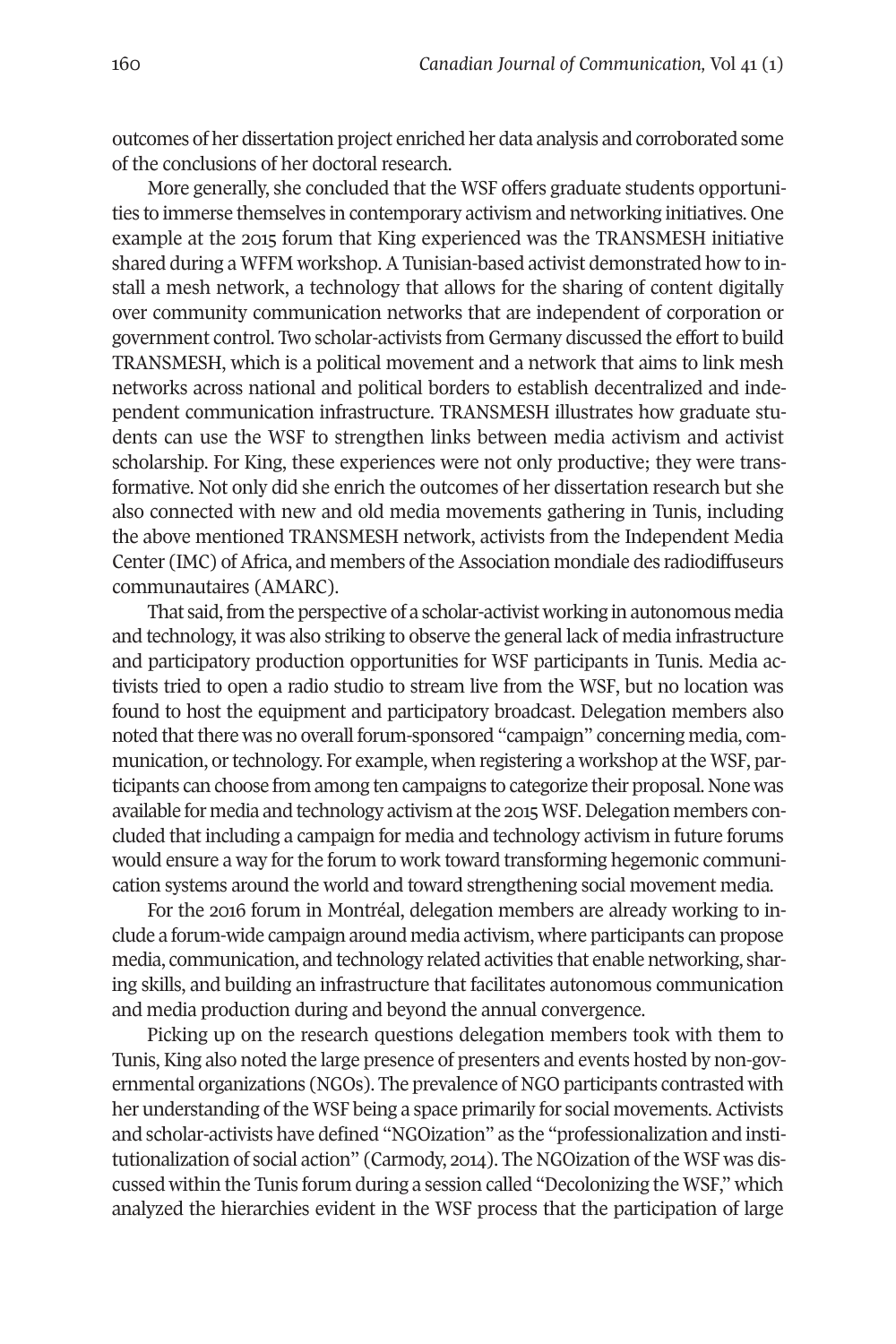NGOs perpetuates at the exclusion of grassroots communities (Stephansen, 2015). Whereas the WSF offers an alternative space for social movements, delegation members agreed that WSF participants must also consider the ways "state and capital seek to fully exploit the ambivalent and accommodating position of NGOs to crush peoples' movements" (Choudry & Kapoor, 2013, p. xi). A question for King, thinking ahead to the 2016 forum, is how WSF participants can be assured that the forum provides a space independent of the interests of state and capital.

#### **Opportunities to collaborate with activists working at the intersection of technology and feminism**

As already noted, historically the WSF has not been a place where communication and technology have been considered front and centre political issues, butthis is slowly changing. The WFFM is an exciting example of this shift. Committed to the fight for free (as in freedom) knowledge and for alternatives to the models of communication controlled by multinational media and technology corporations, media activists who have led the WFFM process are bringing visibility to issues that have long been sidelined at previous forums, and a change in the collective action frame (Benford & Snow, 2000) around these issues. Even more interesting for researchers such as Sophie Toupin—the delegation member who researched and participated in 2015 forum activities in the areas of feminism, tech activism, and hacker culture—is the fact that the WFFM has in its past two iterations set up a hacklab (Maxigas, 2012), where tech-savvy activists and hackers converge to discuss issues related to technologies, as well as organizing hands-on workshops to heighten the tech skills of social movements.

Yet even with the WFFM at the 2015 WSF, the relationship between feminism, technology, and the WSF is even more in its infancy. The Association for Progressive Communication (APC) has done important work advancing this relationship, particularly with its Feminist Principles on the internet (APC, 2011). These principles highlight access, global governance, privacy, and the relationship between online and offline violence, for example. However, more convergences are needed at annual forums to bring together media, tech, and feminist perspectives. Taking a feminist stance on technology, including the internet, is paramount as Donna Haraway (1988) highlights in her claim that "the struggle over what will count as rational accounts of the world are struggles over how to see …" (p. 375).

This is even more important given that within the WSF's feminist gatherings, such as the Women's Assembly, feminists have yet to fully recognize or embrace technology as an issue of imminent concern or to navigate existing media and technology circles to bring a much-needed feminist perspective to that work. While recognizing that the global feminist movement is faced with dire and pressing problems, such as poverty, illiteracy, and violence, technology—beyond its simple usage—must also be acknowledged as a feminist issue. All would benefit from having feminists engage more deeply in internet access and governance in addition to technological literacy, among other issues. As Judy Wajcman (1991, 2004), Lisa Nakamura (2014), and Virginia Eubanks (2011) have argued, technology impacts all realms of life where feminists are active. Examples include the exploitative nature of labour (such as online communities as commodities, data mining by data empires, and poor labour conditions in factories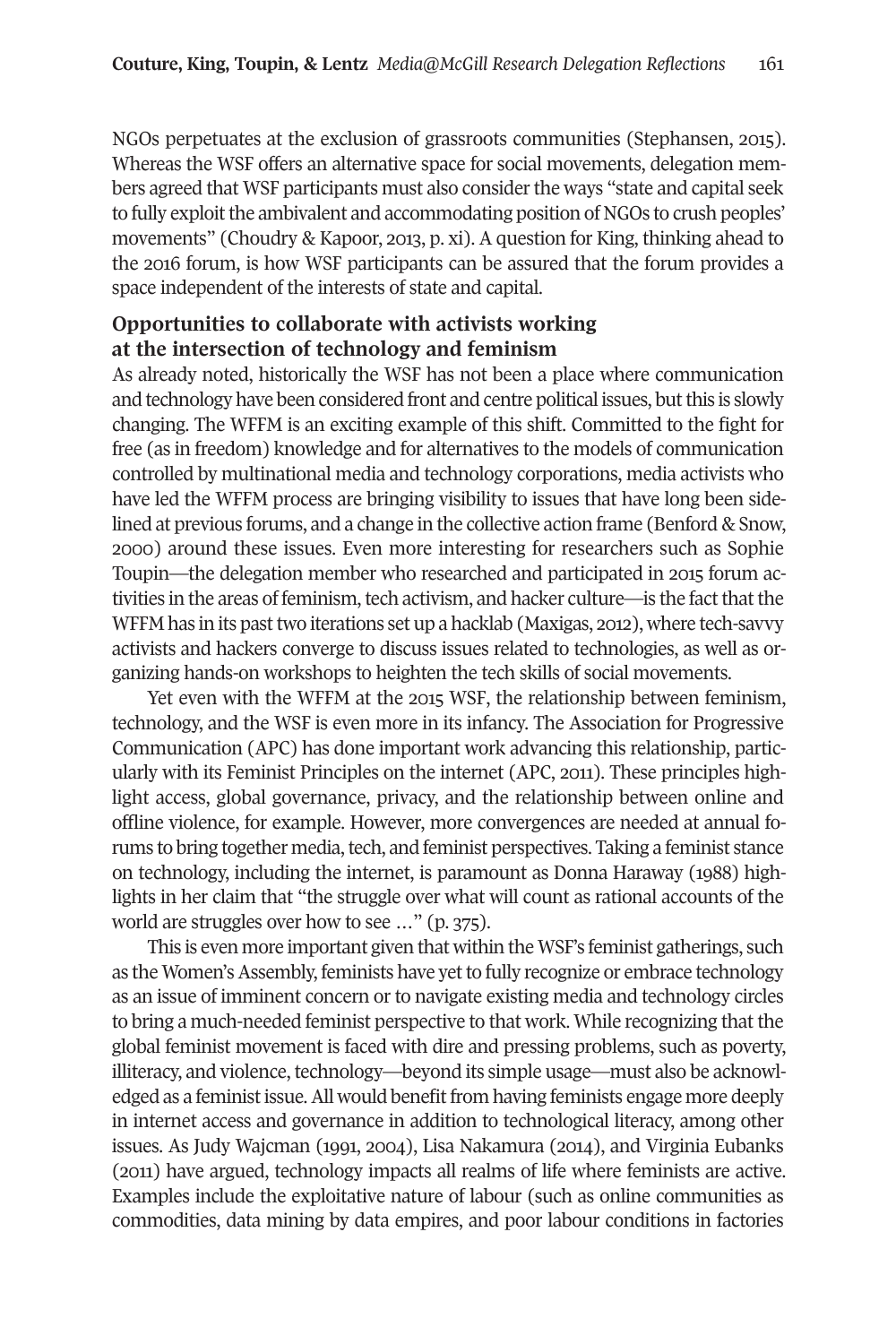designing devices); the relationship between digital technology, democracy, and movement building; and the relationship between online and offline violence.

Toupin's engagement with the WFFM in Tunis involved raising awareness about the relationship between technology, feminism, and activism. She recommended to WFFM organizers the importance of creating a safe space where women, queer, and trans\* people are invited to learn and share how to protect themselves online. This was supposed to be the theme of an event that was cancelled following a terrorist attack in Tunis in the days before our delegation's departure from Montréal. An event called the Gender and Tech Institute (GTI) spearheaded by Tactical Tech Collective, APC, and Media@McGill was cancelled for the safety and security of the LGBTQI (Lesbian,Gay, Bisexual, Transgender, Queer or Questioning, and Intersex) participants and facilitators.While theWSF carried on its activities as planned in a highly securitized environment, it is important to mention that anti-feminist disruption did occur. One example included push-backs at the Women's Assembly, where signs such as "Blah Blah Blah" (meaning that was it pointless) were held by several young men, indicating their view about the irrelevance of talking about women's rights issues at the WSF and particularly in the Maghreb (Ghorbani, 2015). Otherinsults and intimidations LGBTQI activists faced were visible in public demonstrations in Tunisia during the WSF.

Despite these limitations and challenges and in addition to the striking lack of women, queer, and trans\* people as participants, facilitators, and organizers in the hacklab, Toupin helped set up the hacklab and brought a feminist perspective to technology and hacking. Her contribution to this space was informed by her own activism experience and research on feminist hackerspaces, fe[m](#page-9-0)inist hacking practices, and feminist approaches to free and open source software. <sup>1</sup> Reflecting on new forms of feminist technical praxis and feminist pedagogy focused on learning about technology; understanding hacking as a form of subjectivity and a mode of techno-political engagement; and working to reconceptualize the relationship between feminism and hacking are all part of a feminist activist research agenda.

Feminist researchers and hackers have a crucial role to play in future WSFs in framing the importance of feminist tech activism for the global feminist movement(s). The move that Toupin is hoping for at the 2016 WSF is twofold. First, for the feminist movements involved within the WSF to consider the internet and technology as more than tools to be used for campaigning and organizing, but as a feminist issues per se. Second, she hopes for more engagements from feminist, queer, and trans\* hackers.

#### **Opportunities for scholar-activist encounters on tech and media issues**

Stéphane Couture's engagement at the Tunis World Social Forum involved taking an active part in organizing the WFFM described earlier, which brought together approximately 300 people at the Tunis Forum. The WFFM was organized using a consensual mode of decision-making, and it involved partners from France, Brazil, Morocco, and Tunisia.

The most concrete outcome of the WFFM was its adoption of the World Charter on Free Media (World Forum of Free Media, n.d.) mentioned earlier in this brief. The process of drafting the charter launched in Tunis in 2013 during the third WFFM and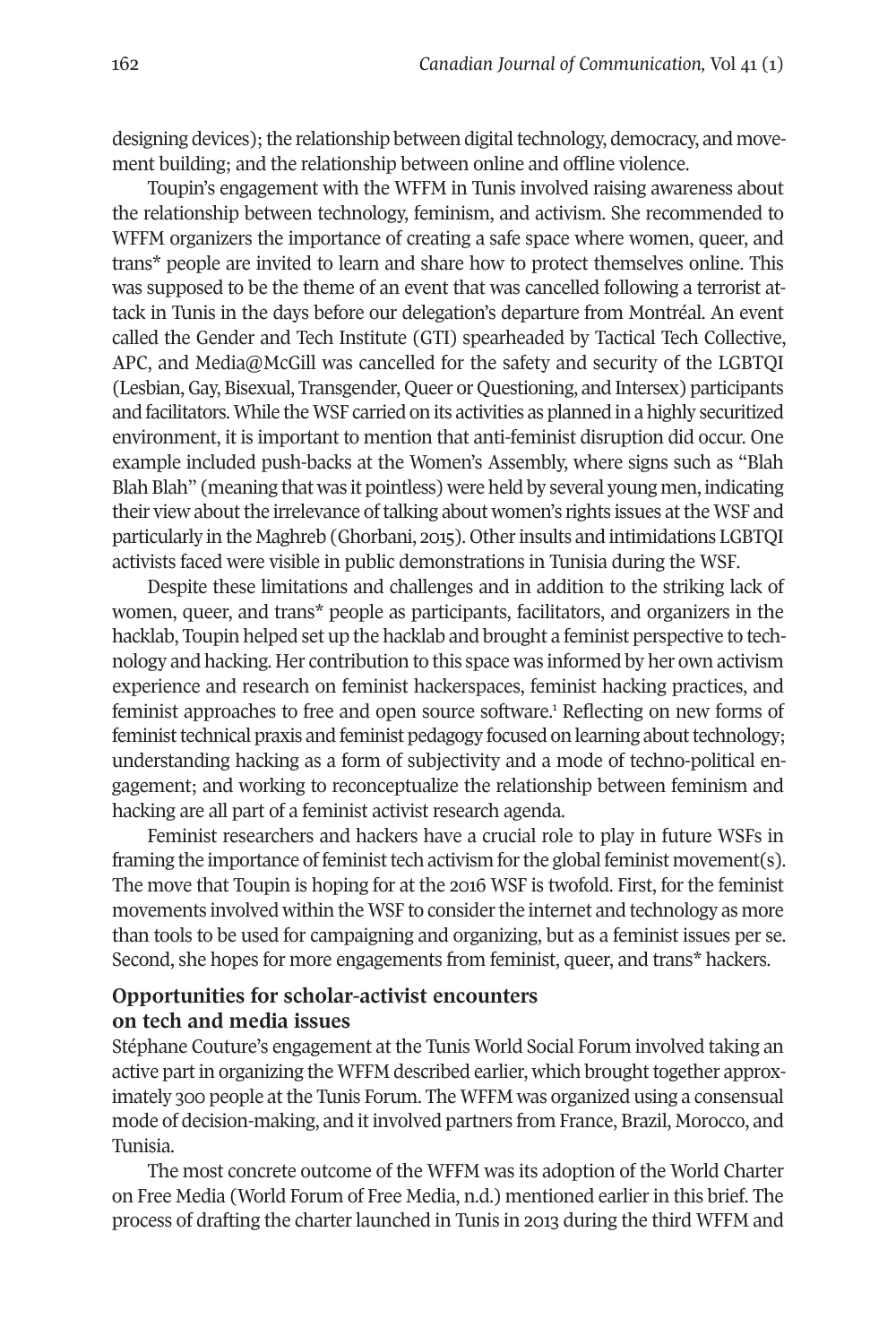continued throughout 2014; seminars were organized in Brazil, Morocco, Tunisia, and France to provide opportunities to deepen debate among journalists, alternative media makers, and media activists about the first version of the charter. The charter's aim is to be used as a document for advocacy around free media as well as a use for education purposes about free media issues. Indeed, a few weeks after the charter was adopted, several university professors indicated interest in using it in their classes. Along with participants from McGill University and the Montréal community (experienced media and communication scholars along with local activists), Media@McGill delegation members played a significant role in commenting on the draft version of the charter and the subsequent WFFM deliberation process about it in Tunisia. Before the forum, we organized a bilingual workshop at McGill to discuss and comment on the charter draft. Participants quickly came to the conclusion that the charter, as it had been drafted, did not acknowledge much of the history of communication rights. Important questions were also raised about the goal of the charter, as compared to many other charters already written on the subject of free media. During this workshop, we faced significant challenges in the sense that we had to keep in mind that the charter was not written by researchers from our shared scholarly tradition (North American communication studies), but by activists coming from very different cultural and epistemological backgrounds and histories of engagement. Contributing to the charter offered a good experience in working at the intersection of research and activism.

Once in Tunis, we discovered that our comments on the Charter draft corroborated others' criticisms. To further engage in the discussion and arrive at a final version of the charter while in Tunis, four workshops were organized with WFFM participants. Each workshop focused on one of the following questions: Why do we need this Charter? What are free media and who are we to talk about this? What do we criticize and what do we propose? How should we implement this charter?

Of particular interest to our delegation was the question about the definition of free media. Indeed, it was noted in our workshop at McGill that, while the concept of "free media" in the title of the draft charter sounded more like a reference to freedom of press, its content related more to what is known in communication studies as "alternative media," or "community media." TheWFFM Tunis workshop addressing the definitional question ("What are free media and who are we to talk about this?") concluded that the notion of "free media" should be left open to different interpretations given the diverse l[ing](#page-9-2)uistic and cultural contexts in which the charter was written and might later be used. <sup>2</sup> That Tunis WFFM workshop also defined free media as autonomy vis-àvis commercial or state practices and the fight against all forms of domination, both within the media's organizational practices, and in the world.

As noted earlier, after 14 years of social forums, issues around communication and technology at the 2015 forum were still fairly marginal. Mentioned earlier was the noted absence of a "communication campaign" as a possible choice for the registration of proposed activity. So-called "tech issues," such as free software and Internet governance, were however addressed within diff[er](#page-9-1)ent spaces, especially the WFFM and in meetings of the Internet Social Forum (ISF). 3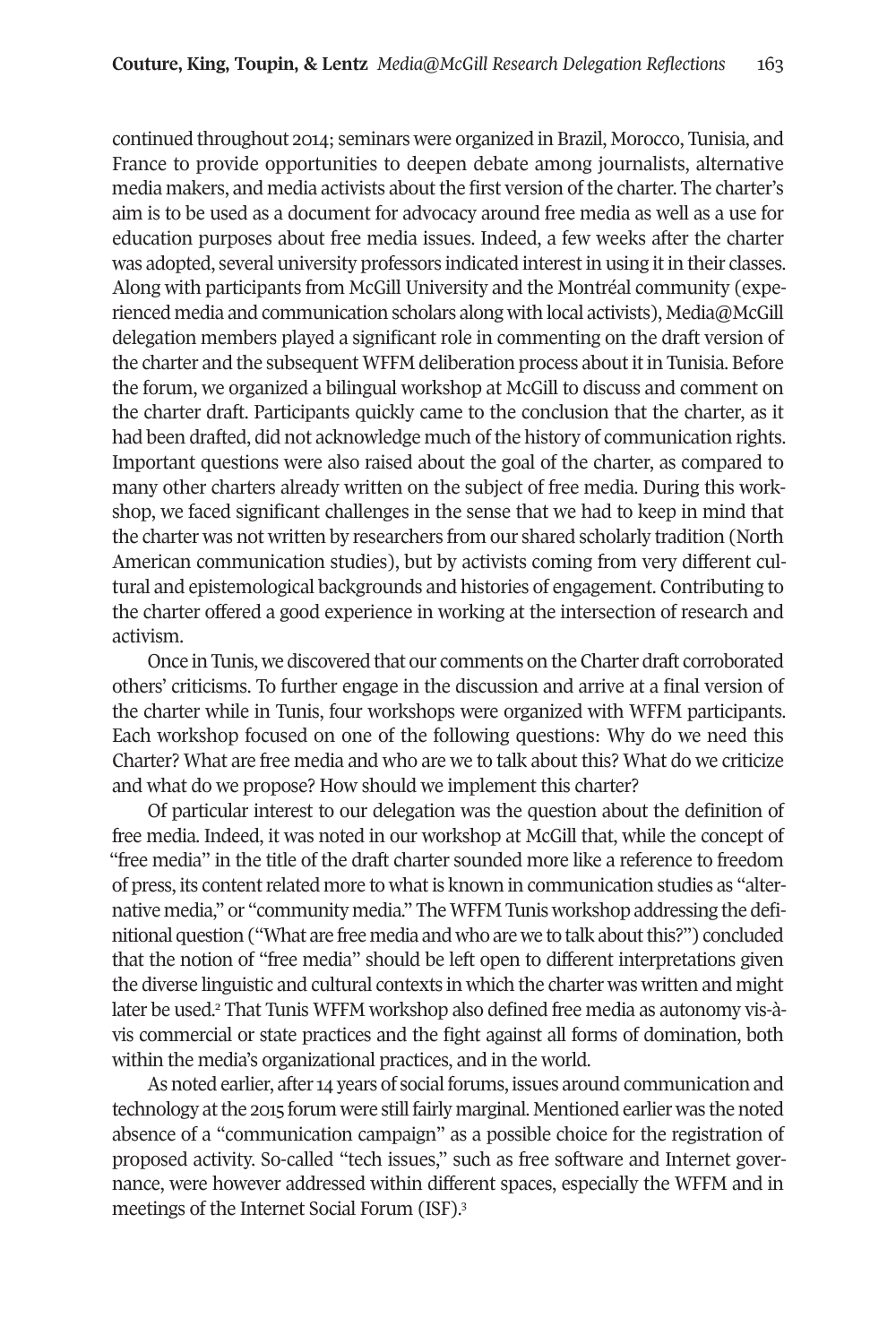Within the WFFM, these issues were raised through the trope of the "Internet as Common Good" and the relationships between media activists and hackers. Indeed, the 2015 edition of the WFFM was preceded by the writing of different sets of articles on issues relevant to themes of WFFM articles that were put together in a special issue of a French journal about free and open Internet and the meeting of media-activism and hacktivism (Coredem, 2014). These provided background forthe WFFM and many other events. Couture intervened in the WFFM on questions concerning the intersection between hacktivism and free media activists as well as on internet neutrality.

In addition to the WFFM, meetings about planning an Internet Social Forum (ISF) presented an occasion to discuss issues about the internet, particularly internet governance. In general, most of the public meetings about the ISF concerned very general discussions about internet issues in addition to organizational protocols necessary to officially launch an ISF process. For example, at the ISF workshop on March 26, 2015, nine presenters spoke about general issues around the internet and only at the very end was there discussion about the proposal to organize a global ISF. Multiple times questions were raised about whether or not there was actually a need to convene an ISF considering the fact that there is already a similar process called the Internet Governance Forum (IGF), a yearly event convening enterprises, state and civil society organizations, and tech communities to discuss Internet Governance. That said, for the ISF organizers, the goal is to create a global meeting space similar to the WSF for civil society with more progressive politics concerning InternetGovernance than those who convene annually at the IGF. By placing the ISF underthe umbrella of the World Social Forum, organizers seek to frame the ISF as an anti-imperialist and anti-neoliberalist space (as described in the WSF Charter of principles) for discussion of issues about Internet Governance (Mimoun, 2015; Osava, 2007; WSF Memory, n.d.).

Tensions between ISF and WFFM participants also emerged in various meetings and informal discussions. Some of the tensions relate to the closeness in their respective agendas, particularly around tech and internetissues. Forinstance, concerns were raised multiple times about the need to be careful not to disperse the scarce resources of the too few activists working on communication and technology issues. Underlying this argument, however, seems to be a deeper political issue around the multistakeholder versus multilateral perspectives on Internet Governance (DeNardis, 2014; Guerrini, 2014). Indeed, even a few weeks before the meetings in Tunis, concerns were raised as to the real aim of the ISF, considering that some of its conveners took in the past a very strong stance against the multistakeholder perspective on Internet Governance (Malcolm, 2015).

Despite these ideological tensions, many informal discussions took place that enabled reaching kinds of cooperation between organizers of the WFFM and the ISF. It is precisely these types of discussions that the WSF actually enables, which is why Media@McGill delegation members found the 2015 WSF in Tunis productive on a number of levels, especially from the perspective of media and communication studies.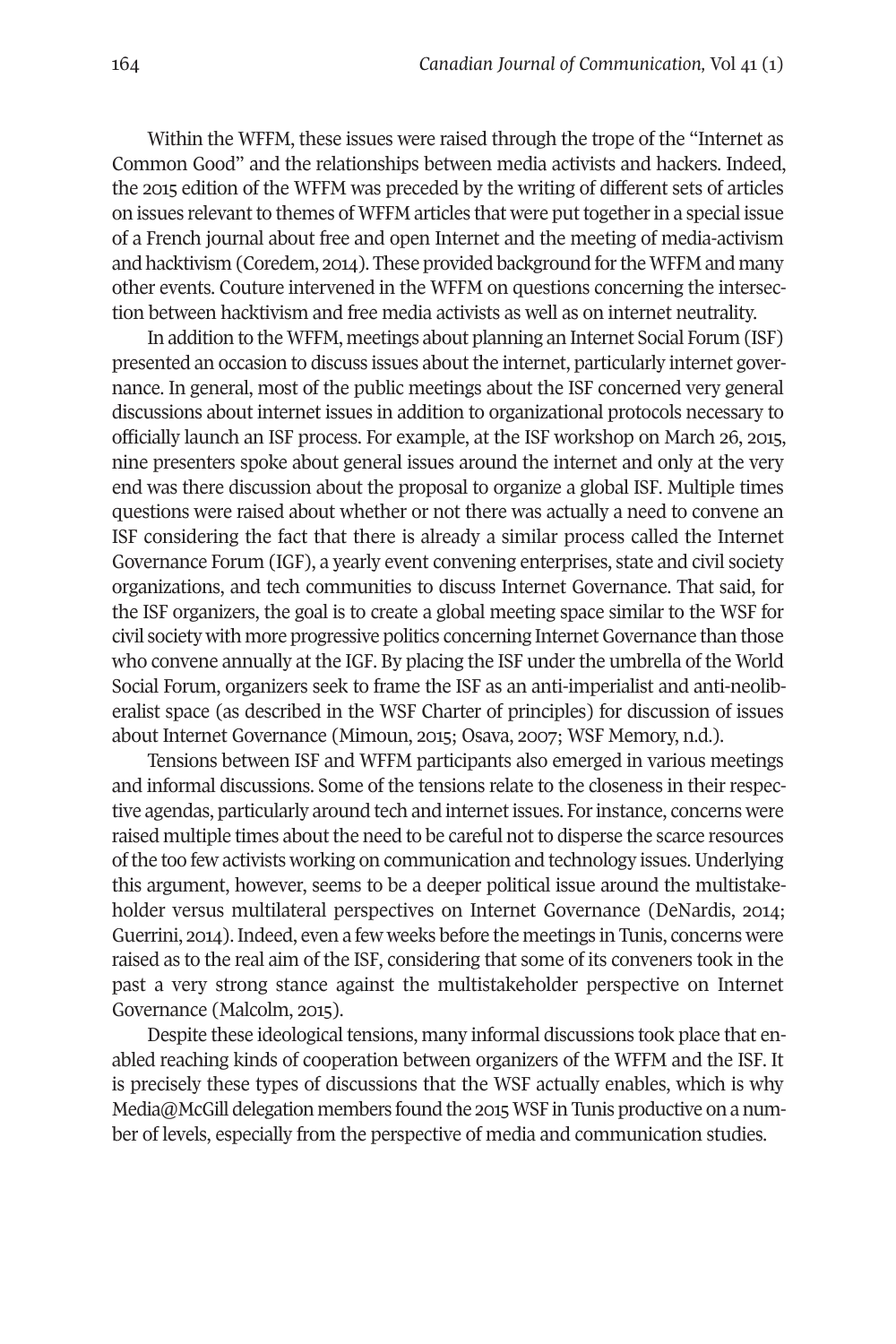### **WSF 2016 in Montréal and beyond: A role for Canadian media and communication studies scholars and students?**

While the engagement of our delegation was productive and enthusiastic, we shared many criticisms about the 2015 iteration of the WSF. It was noted for instance that despite the large number of participating organizations (over 4,000) and recorded activities (over 12,000), individual participation was lower than in previous forums that also took place in Tunis (Massiah, 2015). As previously mentioned, some criticized the WSF forleaving too little space for autonomous social movements, such as the popular movements in Greece, Spain, or Africa. Additionally, numerous people who were suspected as being state-sponsored actively disturbed some activities (especially those related to the geopolitical situation in Maghreb). Finally, organizations were also active at the forum defending the agendas of the World Bank or distributing religious books, activities that run counter to the purpose of the World Social Forum, causing some to suggest that the WSF process is currently in crisis and might soon come to an end.

So, what is the future of the World Social Forum? After two years of work, a collective from Québec succeeded in convincing the International Committee to let Montréal host the 2016 forum. As the first WSF held in the global north, organizers consider the 2016 forum a good opportunity to renew the social forums and infuse a new dynamic into the process, which is approaching its fifteenth anniversary. Negotiations are now underway to determine how the WSF will be funded and where it will be located, but it will likely include different universities in downtown Montréal (Université du Québec à Montréal, McGill, and Concordia University) as well as Montreal's Quartier des Spectacles. Media-related thematic events, such as a new edition of the WFFM, have also been confirmed.

The upcoming Montréal WSF in 2016 offers an opportunity to reflect on the inclusion of NGOs and to emphasize the participation of social movements, including those led by Indigenous peoples. Québec and Canada have been sites of struggles against austerity and extractivism, movements that have been led by youth, students, trade unions, and Indigenous peoples. Québec has the honor of hosting the first WSF in the "global North" and now faces the challenges of organizing a solidarity space for 50,000–80,000 participants that is inclusive of a broad representation of social movement actors and organizations.

We think that it is essential for communication scholars across Canada to learn more about the history of the WSF and to consider becoming involved in planning sessions, workshops, and other events that can bridge scholar-activist work on media and technology issues. The WSF 2016 also provides an unparalleled opportunity to engage with pe[op](#page-9-3)les' movements from around the world about our many shared issues and concerns. 4

#### **Acknowledgements**

The Media@Mcgill Research Delegation to the 2015 WSF in Tunis has been supported by Media@McGill, the Beaverbrook Chair in Ethics, the Canada Research Chair in Technology and Citizenship at McGill, the McGill Institute for the Study of International Development (ISID), and the Social Science and Humanities Research Council's (SSHRC) support for postdoctoral studies.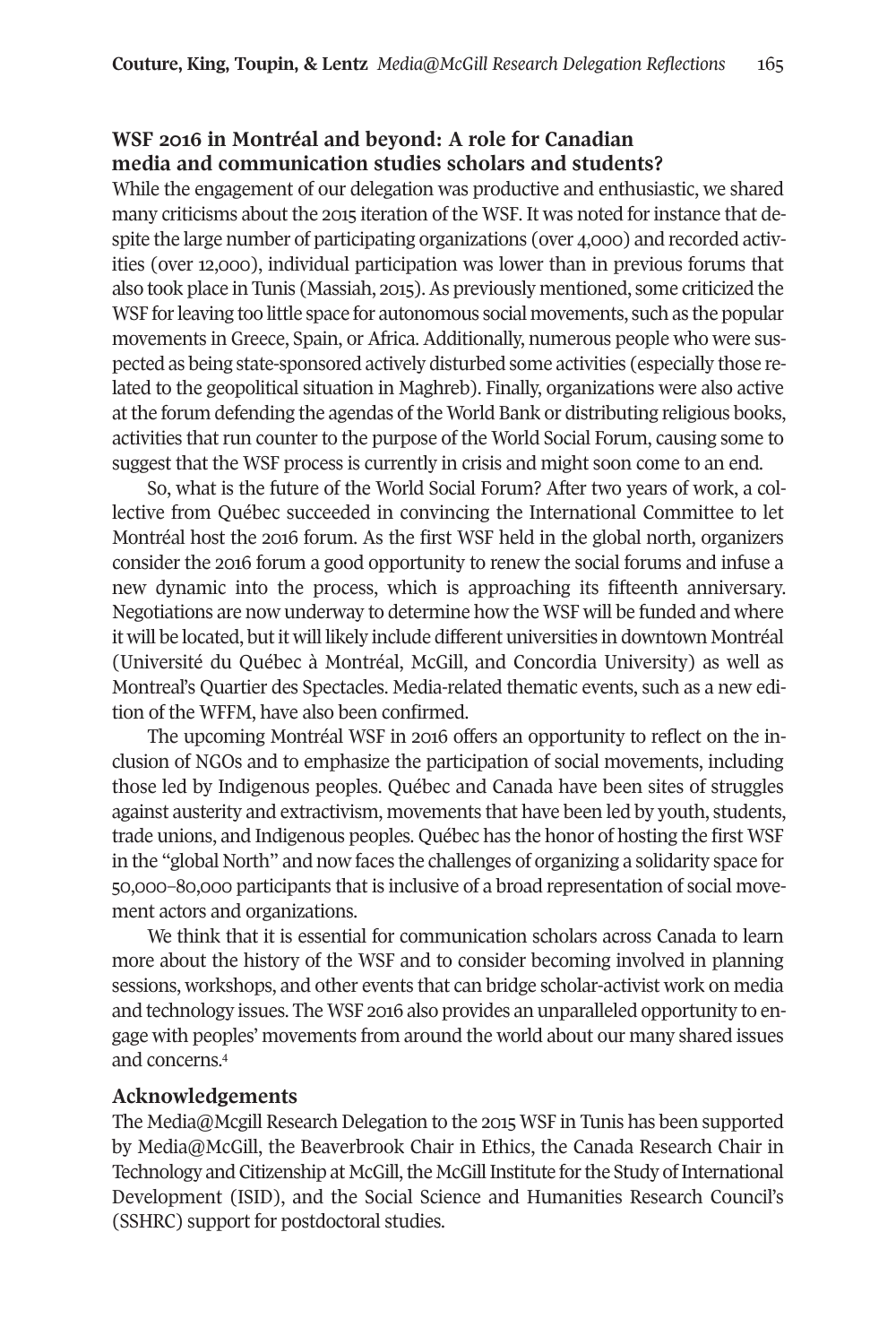#### <span id="page-9-0"></span>**Notes**

1. These discussions and experiences are enriching the special issue Sophie Toupin is co-editing with Shoawen Bardzell and Lilly Nguyen on feminism and (un)hacking for the *Journal of Peer Production*, which should be released in winter, 2016, thereby making a strong connection between activist-research and our engagement in such space.

<span id="page-9-2"></span>2. It has to be noted again that the WFFM was an intercultural encounter in which North American Anglophones were a minority. The frame of reference about "free media" was more of a direct translation from the French term of *médias libres* a concept that is rooted in the movement of *Les Radios Libres* (or pirate radios) in France and Italy in the 1970s. On the contrary, the French translation of "community media," *media communautaire*, has a bad connotation in France and Maghreb countries, as it is referring to a media aimed at local or ethnic communities that is exclusive and closed off.

<span id="page-9-1"></span>3. A"digital security tent," was also installed during the WSF. This tent was sponsored by organizations such as the Montréal-based Alternatives, Reporters without Borders, Access, and some other independent media groups (L'Héritier, 2015).

<span id="page-9-3"></span>4. Note that this Research in Brief does not provide a bibliography for academic and civil society literature on the World Social Forum. There is a large literature on the forum in many languages, and this article only mentions a few of these sources for the general reader.

#### **Website**

World Social Forum 2016, <https://fsm2016.org/en/>

#### **References**

- APC. (2014). Feminist principles of the internet: An evolving document. URL: [http://www.genderit](http://www.genderit.org/sites/default/upload/fpi_v3.pdf) [.org/sites/default/upload/fpi\\_v3.pdf](http://www.genderit.org/sites/default/upload/fpi_v3.pdf) [October 18, 2015].
- Bardzell, Shoawen, Nguyen, Lilly & Toupin, Sophie. (Forthcoming). Feminism and un(Hacking). *Special Issue of the Journal of Peer Production,* 8.
- Becker, Marc. (2007). World Social Forum. *Peace & Change*, *32*(2), 203–220.
- Benford, Robert, & Snow, David. (2000). Framing processes and social movements: An overview and assessment. *Annual Review of Sociology, 26*, 611–639.
- Carmody, Pádraig. (2014). Book review NGOization: Complicity, contradictions and prospects, by Aziz Choudry & Dip Kapoor (Eds). *Journal of Development Studies, (50*)3, 462–446.
- Choudry, Aziz, & Kapoor, Dip. (Eds.). (2013). *NGOization: Complicity, contradictions and prospects*. London, UK: Zed Books.
- Coredem. (2014). *For free information and open internet: Independent journalists, community media and hacktiviststake action*.URL: <http://www.coredem.info/rubrique48.html> [January 5, 2016].
- DeNardis, Laura. (2014). *The global war for internet governance*. New Haven, CT: Yale University Press. Eubanks, Virginia. (2011) *Digital dead end: Fighting forsocial justice in the information age.* Cambridge,
- MA: MIT Press.
- Fisher, William, & Ponniah, Thomas. (Eds.). (2003). *Another world is possible: Popular alternatives to globalization at the World Social Forum*. London, UK; New York, NY: Zed Books.
- George, Susan. (2004). *Another world is possible if … .* London, UK; New York, NY: Verso.
- Ghorbani, Mégane. (2015,April1). WSF 2015: Feminists overcoming challenges.URL: [http://www.awid](http://www.awid.org/fr/nouvelles-et-analyse/wsf-2015-feminists-overcoming-challenges ) [.org/fr/nouvelles-et-analyse/wsf-2015-feminists-overcoming-challenges](http://www.awid.org/fr/nouvelles-et-analyse/wsf-2015-feminists-overcoming-challenges ) [October 18, 2015].
- Guerrini, Federico. (2014, October 24). In search of a governance. Who will win the battle for the internet? *Forbes Tech*. URL: [http://www.forbes.com/sites/federicoguerrini/2014/10/24/in](http://www.forbes.com/sites/federicoguerrini/2014/10/24/in-search-of-a-good-governance-who-will-win-the-battle-for-the-future-of-the-internet/print/ )[search-of-a-good-governance-who-will-win-the-battle-for-the-future-of-the-internet/print/](http://www.forbes.com/sites/federicoguerrini/2014/10/24/in-search-of-a-good-governance-who-will-win-the-battle-for-the-future-of-the-internet/print/ ) [October 18, 2015].
- Hammond, John. (2007). The World Social Forum and the emergence of global grassroots politics. New [Politics](http://www.forbes.com/sites/federicoguerrini/2014/10/24/in-search-of-a-good-governance-who-will-win-the-battle-for-the-future-of-the-internet/print/ )*, 42*(1). URL: [http://newpol.org/content/world-social-forum-and-emergence](http://newpol.org/content/world-social-forum-and-emergence-global-grassroots-politics)[global-grassroots-politics](http://newpol.org/content/world-social-forum-and-emergence-global-grassroots-politics) [January 12, 2016].